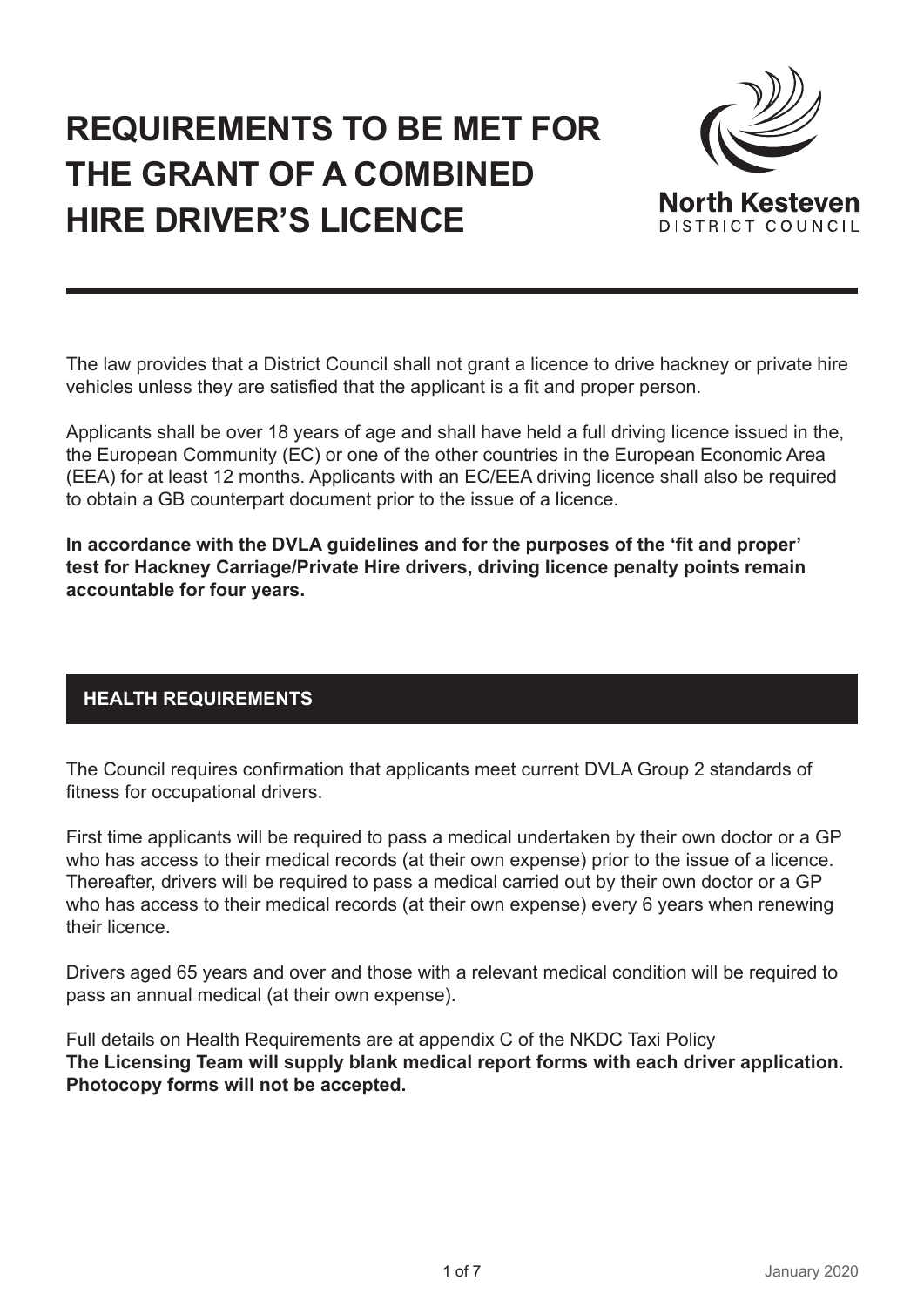#### **STATEMENT OF POLICY ABOUT RELEVANT CONVICTIONS**

When submitting an application for a licence to drive a hackney carriage or private hire vehicle you must declare any convictions or cautions (including motoring convictions) you may have, whether or not they are "spent" under the Rehabilitation of Offenders Act 1974. This Act provides that after a certain lapse of time, convictions for criminal offences are to be regarded as "spent". However, all criminal convictions are relevant for taxi and private hire licensing purposes and must be declared.

The authority also requires all applicants to sign a mandate permitting access to their driving records held at the DVLA, these records will be checked against the details disclosed in the application.

If you have resided in the UK for less than 5 years, or spent a period of 3 months or more within the last 5 years as a non-resident, you will also be required to produce a certificate of good conduct from the embassy of the country where you lived, provided at your own expense. The relevant embassy will need to authenticate the certificate.

If you would like to discuss, in confidence, what effect a conviction might have on your application you may telephone the Licensing Team direct on 01529 308339.

Full details about the relevance of convictions are at appendix D of the NKDC Taxi Policy.

Taxi Knowledge Test – All new applicants will be required to successfully complete a Taxi Knowledge Test. This is a written test which is conducted at the NKDC offices on a weekly basis. Full details about the test are at Appendix C of the NKDC Taxi Policy.

### **DATA PROTECTION ACT 1998 CONFIDENTIALITY STATEMENT**

The District Council collects information for the purposes of licensing, housing, benefits, National Non Domestic Rates (business rates) revenue collection, electoral registration, council tax, planning and public health functions. The information we collect about you will depend on the nature of your business with us but may be used for any of the Council's purposes. We may check information provided by you, or information about you provided by a third party, with other information held by us.

We may also get information about you from certain third parties, or give information to them, to check the accuracy of information, to prevent or detect crime, or to protect public funds in some ways as permitted by law. These third parties include other local authorities, government departments and the police.

We will not disclose information about you to anyone outside the District Council unless the law permits us to.

The District Council is the Data Controller for the purposes of the Data Protection Act. If you want to know more about what information we have about you, or the way we use your information, you can ask at our main offices or telephone 01529 414155.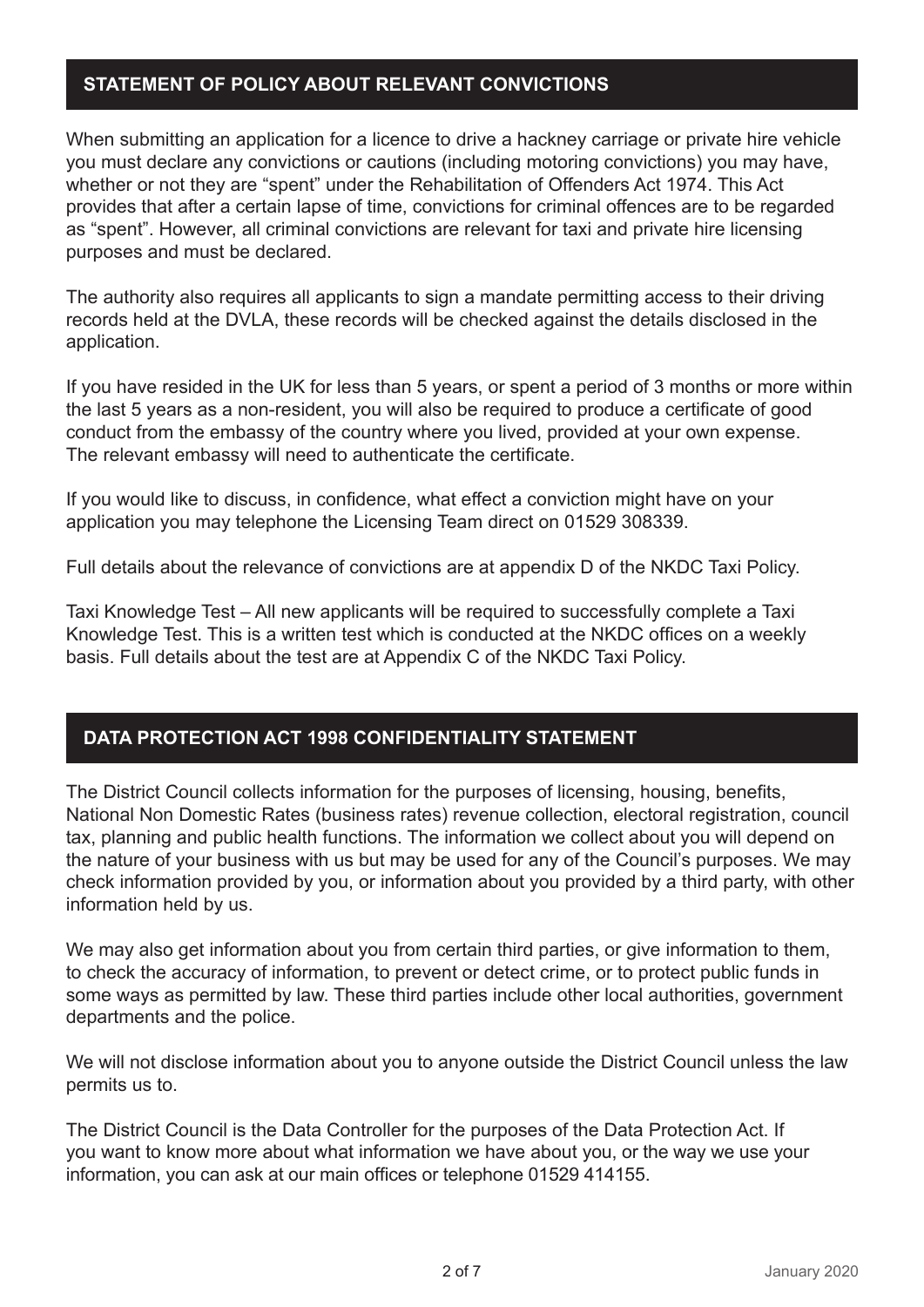# **APPLICATION FOR A COMBINED HIRE DRIVER'S LICENCE**

## **TOWN POLICE CLAUSES ACT 1847 LOCAL GOVERNMENT (MISCELLANEOUS PROVISIONS) ACT 1976**



| Licensing Team 01529 308339                                                                                                                                                                                               |                 |
|---------------------------------------------------------------------------------------------------------------------------------------------------------------------------------------------------------------------------|-----------------|
| <b>Renew</b><br><b>Grant</b><br>Please tick as appropriate:                                                                                                                                                               |                 |
| Application is for a 1 year licence<br>Application is for a 3 year licence<br>(only granted in exceptional circumstances – contact the Licensing Team for details)                                                        |                 |
| An applicant knowingly or recklessly making a false statement or omitting any material particular<br>in giving information is guilty of an offence. (Section 57(3) Local Government (Miscellaneous Provisions) Act 1976). |                 |
|                                                                                                                                                                                                                           | 1.              |
|                                                                                                                                                                                                                           | Name: (in full) |
|                                                                                                                                                                                                                           | 2.              |
|                                                                                                                                                                                                                           | Address:        |

|                                  | Postcode                                                                                                |  |
|----------------------------------|---------------------------------------------------------------------------------------------------------|--|
| 3.                               | 9.                                                                                                      |  |
| Telephone:                       | Number of years full<br>driving licence held:                                                           |  |
| Mobile:                          | You must hold a full driving licence issued in the<br>UK, the EC or one of the other countries in the   |  |
| 4.                               | EEA (see below). EC/EEA licence holders will be<br>required to obtain a UK counterpart driving licence. |  |
| Email:                           | Austria<br>Latvia<br>Liechtenstein<br>Belgium                                                           |  |
| 5.                               | <b>Bulgaria</b><br>Lithuania<br>Cyprus<br>Luxembourg                                                    |  |
| Date of Birth:                   | <b>Czech Republic</b><br>Malta<br><b>Denmark</b><br><b>Netherlands</b><br>Estonia<br>Norway             |  |
| 6.                               | Finland<br>Poland                                                                                       |  |
|                                  | France<br>Portugal                                                                                      |  |
| Age:                             | Romania<br>Germany<br>Greece<br>Slovakia                                                                |  |
| 7.                               | Slovenia<br>Hungary                                                                                     |  |
|                                  | Iceland<br>Spain                                                                                        |  |
| <b>National</b><br>Insurance No: | Ireland<br>Sweden<br>United Kingdom<br>Italy                                                            |  |
| 8.                               | 10.                                                                                                     |  |
| Driving Licence No:              | If driving licence is not from UK is<br>GB counterpart enclosed?                                        |  |
| <b>Expiry Date:</b>              | <b>No</b><br><b>Yes</b>                                                                                 |  |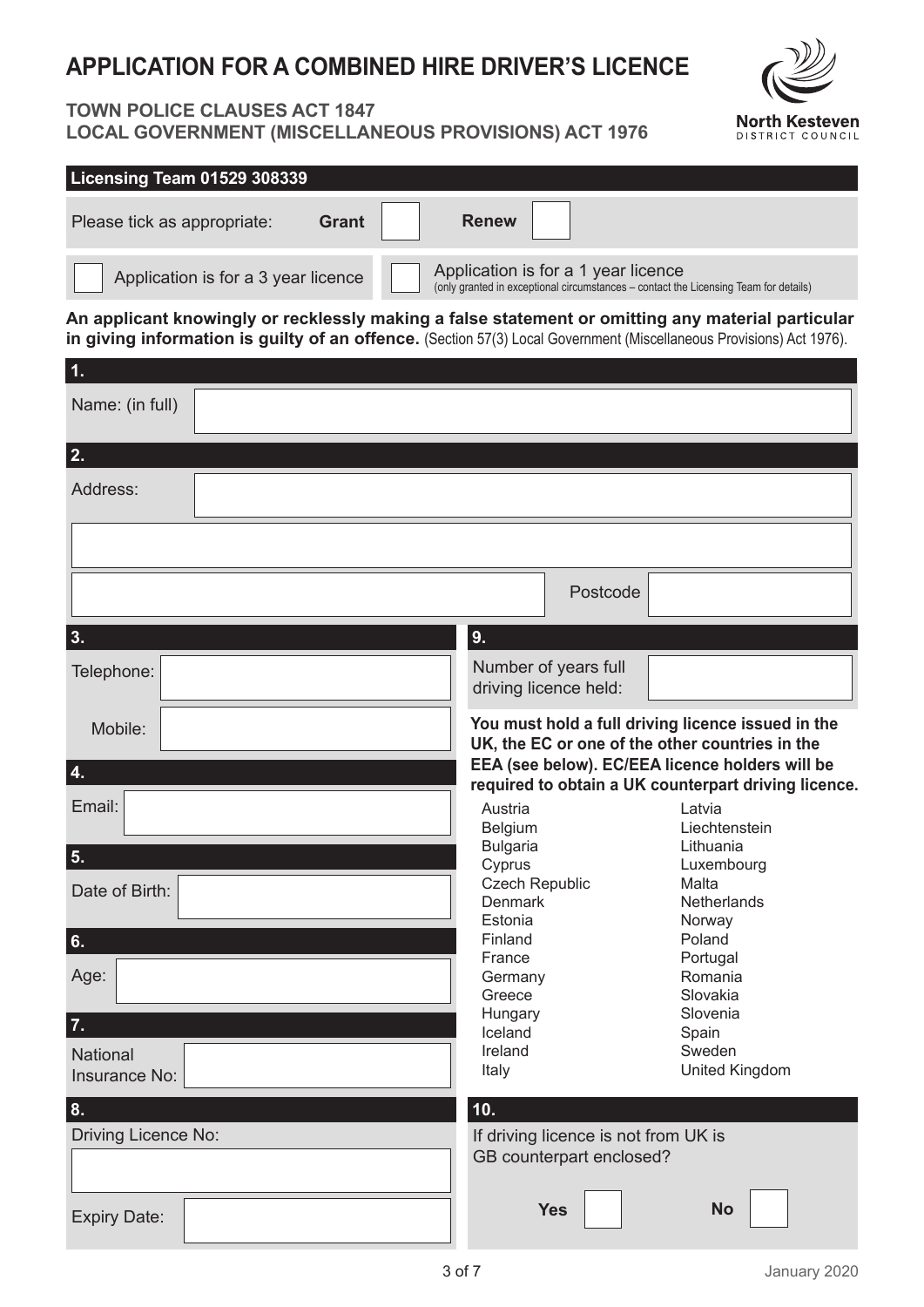| 11.                                                                                                                                                                                                |                                  |            |           |  |
|----------------------------------------------------------------------------------------------------------------------------------------------------------------------------------------------------|----------------------------------|------------|-----------|--|
| Have you ever been disqualified from driving?                                                                                                                                                      |                                  | <b>Yes</b> | <b>No</b> |  |
| If yes please give details                                                                                                                                                                         |                                  |            |           |  |
|                                                                                                                                                                                                    |                                  |            |           |  |
| 12.                                                                                                                                                                                                |                                  |            |           |  |
| Does your driving licence show any current endorsements? (see 18)                                                                                                                                  |                                  |            | <b>No</b> |  |
| If yes please give details                                                                                                                                                                         |                                  | <b>Yes</b> |           |  |
|                                                                                                                                                                                                    |                                  |            |           |  |
|                                                                                                                                                                                                    |                                  |            |           |  |
| 13.                                                                                                                                                                                                |                                  |            |           |  |
| It is a criminal offence to employ anyone who does not have permission to work in the UK. Applicants<br>may be required to provide documentary evidence of their right to work in the UK.          |                                  |            |           |  |
| a) Are you subject to any legal restrictions in                                                                                                                                                    | b) Do you require a work permit? |            |           |  |
| respect of your employment in the UK?                                                                                                                                                              |                                  |            |           |  |
| <b>No</b><br><b>Yes</b>                                                                                                                                                                            | <b>No</b><br><b>Yes</b>          |            |           |  |
| If yes, please give details                                                                                                                                                                        | If yes, please give details      |            |           |  |
|                                                                                                                                                                                                    |                                  |            |           |  |
|                                                                                                                                                                                                    |                                  |            |           |  |
|                                                                                                                                                                                                    |                                  |            |           |  |
| 14.                                                                                                                                                                                                |                                  |            |           |  |
| Have you ever had a dual or hackney carriage or private hire driving licence                                                                                                                       |                                  |            | <b>No</b> |  |
| refused/suspended or revoked by this or any other Authority?                                                                                                                                       |                                  | <b>Yes</b> |           |  |
| If yes please give details                                                                                                                                                                         |                                  |            |           |  |
|                                                                                                                                                                                                    |                                  |            |           |  |
| 15.                                                                                                                                                                                                |                                  |            |           |  |
| Do you hold a dual or hackney carriage or private hire driving licence with                                                                                                                        |                                  | <b>Yes</b> | <b>No</b> |  |
| another authority?                                                                                                                                                                                 |                                  |            |           |  |
| If yes, issuing authority                                                                                                                                                                          | <b>Expiry</b>                    |            |           |  |
|                                                                                                                                                                                                    |                                  |            |           |  |
| 16.                                                                                                                                                                                                |                                  |            |           |  |
| Is there any action pending which may lead to suspension, revocation or appeal<br>against any action taken by an authority regarding a dual or hackney carriage/<br>private hire driver's licence? |                                  | <b>Yes</b> | <b>No</b> |  |
| If yes, name of authority                                                                                                                                                                          |                                  |            |           |  |
| Please give details                                                                                                                                                                                |                                  |            |           |  |
|                                                                                                                                                                                                    |                                  |            |           |  |
|                                                                                                                                                                                                    |                                  |            |           |  |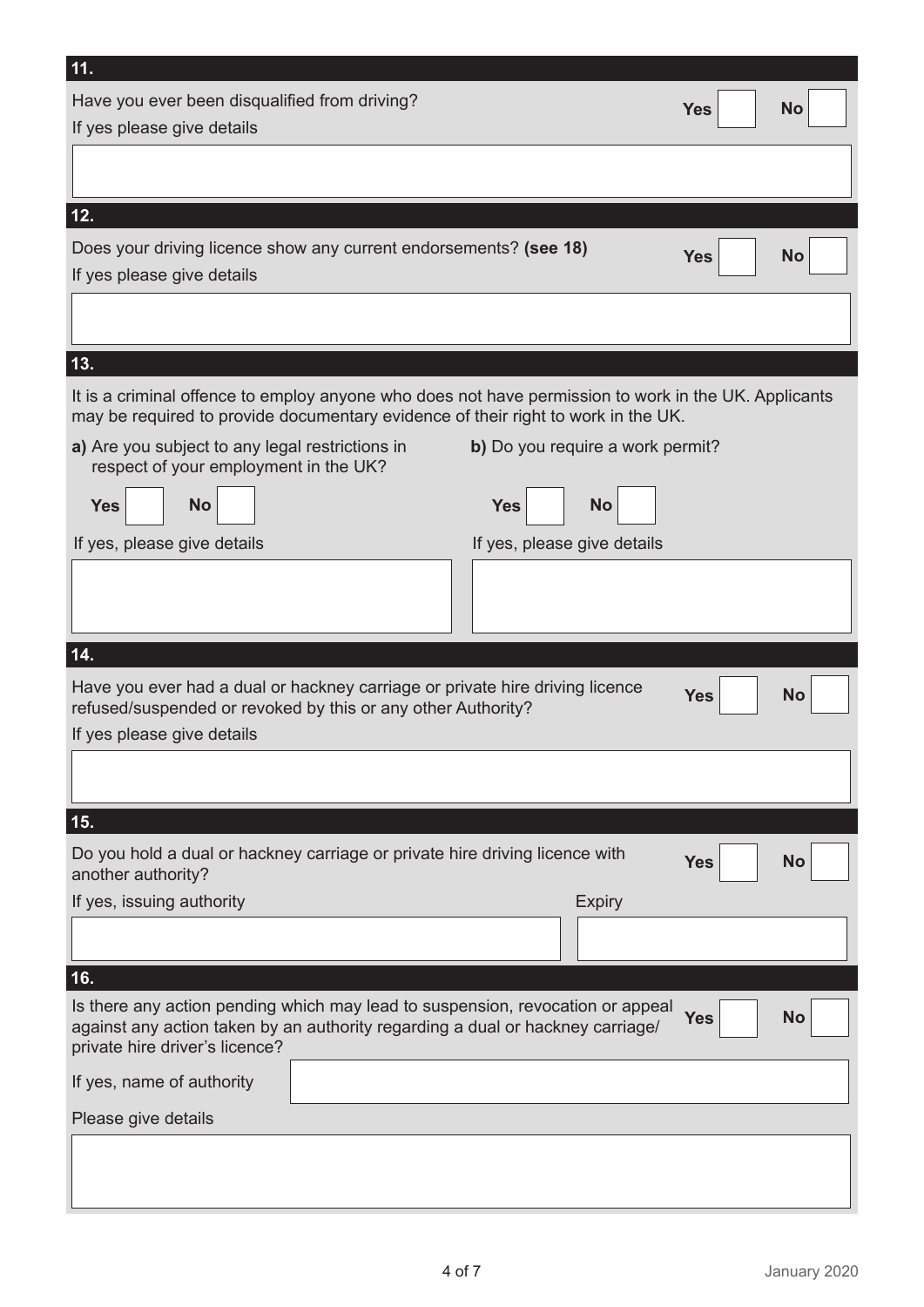|                       | Is there any action pending which may lead to a conviction* for an offence<br>Yes  <br>No.<br>or may otherwise affect your fitness and propriety to be granted or to retain a                                                                                         |
|-----------------------|-----------------------------------------------------------------------------------------------------------------------------------------------------------------------------------------------------------------------------------------------------------------------|
|                       | dual or hackney carriage/private hire driver's licence? If yes please give details                                                                                                                                                                                    |
|                       |                                                                                                                                                                                                                                                                       |
|                       |                                                                                                                                                                                                                                                                       |
| 18.                   |                                                                                                                                                                                                                                                                       |
|                       | If granted a licence I will be employed by:                                                                                                                                                                                                                           |
|                       | <b>CERTIFICATE OF EMPLOYMENT</b> Your proposed employer must complete this certificate of employment:                                                                                                                                                                 |
| *delete as applicable | I hereby certify that I *employ/intend to employ on a full/part time basis, this applicant as a<br>driver for my licensed vehicle OR I hereby certify that I am the owner of the licensed vehicle.                                                                    |
|                       |                                                                                                                                                                                                                                                                       |
|                       |                                                                                                                                                                                                                                                                       |
|                       |                                                                                                                                                                                                                                                                       |
|                       | Address experiences and the second service of the service of the service of the service of the service of the service of the service of the service of the service of the service of the service of the service of the service                                        |
| 19.                   |                                                                                                                                                                                                                                                                       |
|                       |                                                                                                                                                                                                                                                                       |
|                       | <b>Disclosure of Convictions</b> (**Please delete as appropriate)                                                                                                                                                                                                     |
|                       | Please enter below details of ALL CONVICTIONS <sup>*</sup> for any offence (including traffic convictions), formal cautions <sup>**</sup><br>by the police or any Fixed Penalty Tickets or bind-over imposed by any court. You <b>MIIST</b> include spent convictions |

by the police or any Fixed Penalty Tickets or bind-over imposed by any court. You MUST include spent convictions under the Rehabilitation of Offenders Act 1974 (by virtue of the provisions of the Rehabilitation of Offenders Act 1974 (Exceptions) Order 1975 and (Amendment) Order 2002).

If you have been convicted or cautioned you may still be granted a licence depending on the nature and circumstances of the offence. The withholding of any information might lead to this application being dismissed. (See NKDC Taxi Policy about relevant convictions) If you have no convictions/cautions please enter 'NIL' in the boxes below. Renewal applications may enter 'Nil since last application' if applicable OR list convictions since last application.

|     | Date Offence<br><b>Committed</b> | Date of<br><b>Conviction</b>                                                                      | <b>Nature of Summons</b><br>or Charge | <b>Description and<br/>Place of Court</b> | <b>Sentence or Order</b><br>of the Court |
|-----|----------------------------------|---------------------------------------------------------------------------------------------------|---------------------------------------|-------------------------------------------|------------------------------------------|
| (a) |                                  |                                                                                                   |                                       |                                           |                                          |
|     |                                  | $(b)$ $\left  \begin{array}{c} \end{array} \right $ $\left  \begin{array}{c} \end{array} \right $ |                                       |                                           |                                          |
|     |                                  | $(c)$ $\left  \begin{array}{c} \end{array} \right $                                               |                                       |                                           |                                          |

**\***NOTE**: You are not required to provide details of a criminal conviction if more than 11 years have elapsed since the date of conviction (5.5 years if under 18 at the time of conviction) and it is your only offence and it did not result in a custodial sentence.**

 **17.** 

**\*\*You are not required to provide details of cautions after 6 years since the date of the caution (2 years if under 18 years at the time of the caution).**

| 20.                                                                                                                                                                                                                                                                                                                                                                                           |                                                                                                                                                                                                                                                                                                                                          |
|-----------------------------------------------------------------------------------------------------------------------------------------------------------------------------------------------------------------------------------------------------------------------------------------------------------------------------------------------------------------------------------------------|------------------------------------------------------------------------------------------------------------------------------------------------------------------------------------------------------------------------------------------------------------------------------------------------------------------------------------------|
| Please enclose (Please tick)<br>a) Your current driving licence and counterpart is<br>required for all applications that require a DBS<br>criminal records check.<br>Medical certificate (if appropriate) see requirements<br>b)<br>Disclosure and Barring Service (DBS) disclosure<br>C)<br>application form with accompanying identification<br>documents (if appropriate) see requirements | A current passport type photograph must be<br>d)<br>supplied with all applications.<br>e) Statutory Declaration (see notes)<br>I have read the data protection act 1998<br>$\mathfrak{h}$<br>confidentiality statement<br>I am aware of the taxi and private hire<br>g)<br>licensing policy<br>I am aware of the Council's Byelaws<br>h) |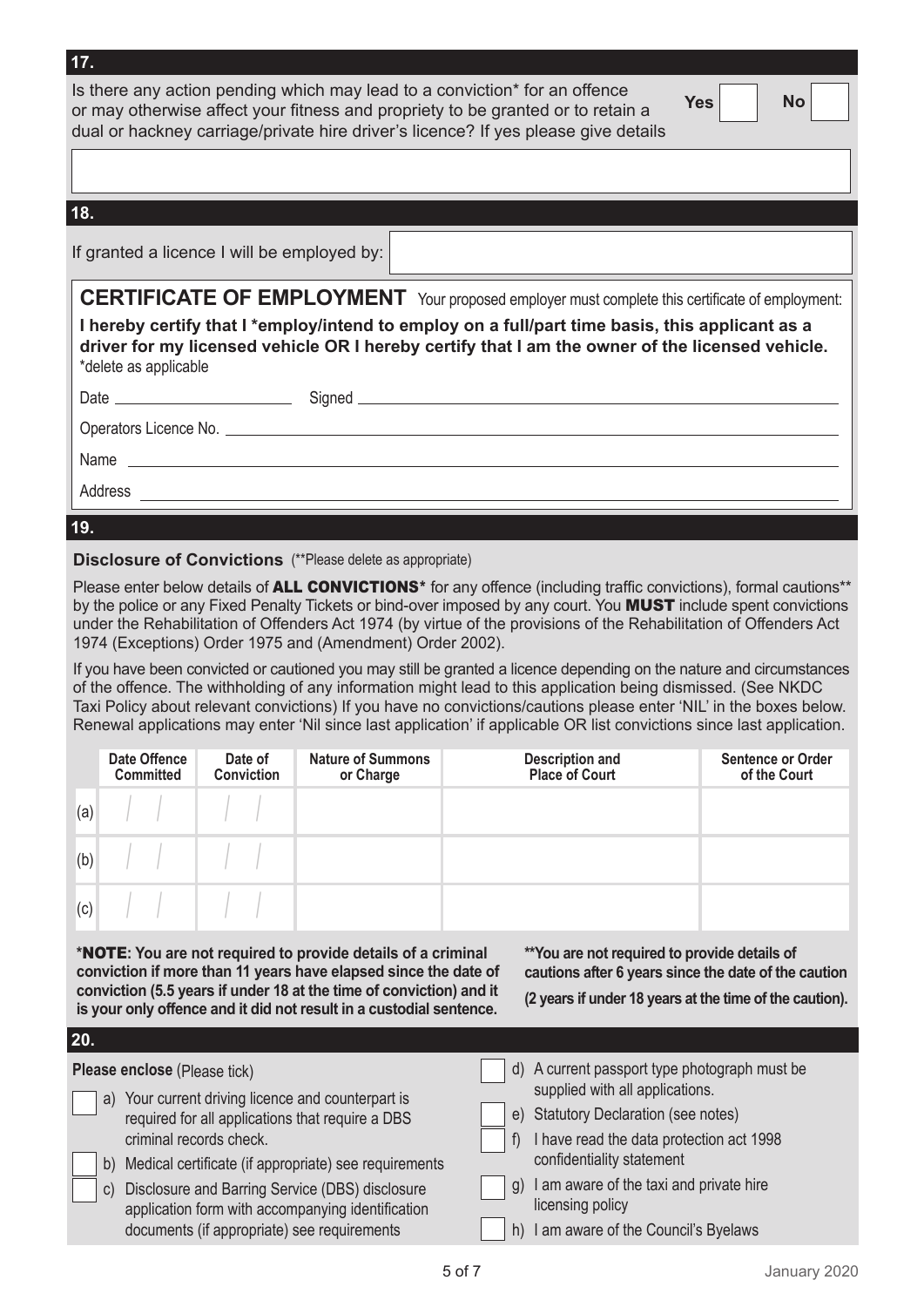# **DECLARATION**

The purpose of this statutory declaration is to impose upon the applicant greater responsibility for the submission of accurate information, which is required by the Council to assist in the proper consideration of the application.

North Kesteven District Council is under a duty to protect the public funds that it administers. To this end it may use the information you provided on your application form for the prevention and detection of fraud. It may also share this information with other bodies responsible for auditing or administering public funds.

**I HEREBY APPLY** for a licence to drive a Hackney Carriage and Private Hire Vehicle and DECLARE that the information set out in this application is correct and that I am aware that any false information could lead to the disqualification of the application and prosecution under section 57 (3) of the Local Government (Miscellaneous Provisions) Act 1976. Furthermore, I authorise a check to be made of my DVLA driving licence record and understand that checks will be made with the Disclosure and Barring Service.

**I FURTHER DECLARE THAT** I will notify the Licensing Team, within 7 days, should I be convicted<sup>\*</sup> for any offence (motoring or non motoring) obtained during the currency of my licence.

N.B. Your information will be processed in accordance with the law, in particular the Data Protection Act 1998 and the Freedom of Information Act 2000. The information that you provide will only be used for Council purposes unless there is a legal authority to do otherwise.

| Date of declaration: | Signature: |  |
|----------------------|------------|--|
|----------------------|------------|--|

I ACKNOWLEDGE THAT I HAVE RECEIVED A COPY OF THE NKDC HIRE DRIVER CODE OF CONDUCT. I understand that this code forms part of the Licensing Authority's policy with respect to the expected conduct of drivers carrying out duties as a Hackney Carriage and or Private Hire Vehicle Driver.

| Date of declaration: |  |  | Signature: |  |
|----------------------|--|--|------------|--|
|----------------------|--|--|------------|--|

#### **NOTES**

The purpose of the statutory declaration is to impose a greater responsibility for the submission of accurate information for the proper consideration of the application. It may also be relied upon in the event of problems in obtaining a DBS disclosure.

- (1) Before completing any part of the statutory declaration read the contents of it carefully and make sure that the significance of the declaration you are being asked to make is clearly understood.
- (2) Complete the declaration and sign and date the form.

| Fee<br>(As per current<br>scale of charges) | 3 Year<br>Licence | 12 Month<br>Licence | <b>DVLA</b><br>Mandate | <b>DBS</b><br>Check | Knowledge<br>Test | Total fee<br>∼ |
|---------------------------------------------|-------------------|---------------------|------------------------|---------------------|-------------------|----------------|
| <b>INCOME CODES</b>                         | A380/9703         | A380/9703           | B586/0260              | A380/9559           | A380/9703         |                |